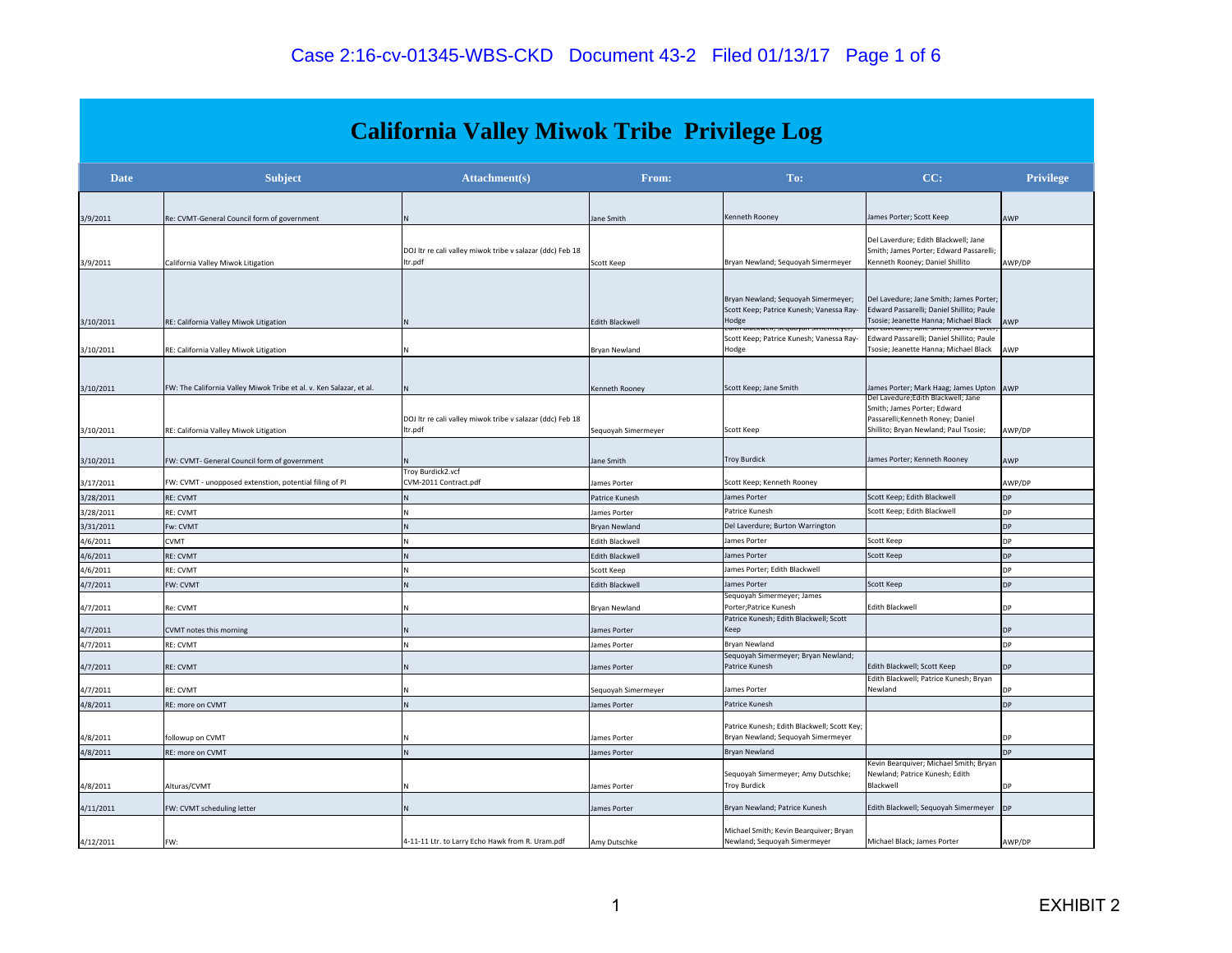# Case 2:16-cv-01345-WBS-CKD Document 43-2 Filed 01/13/17 Page 2 of 6

| James Porter; Patrice Kunesh; Edith<br>Blackwell; Scott Keep<br>4/13/2011<br>RE: Request for guidance from BIA re CVMT<br>James Porter<br>DP<br>4/14/2011<br>RE: CVMT communications<br>Sequoyah Simermeyer; Bryan Newland<br>Edith Blackwell; Patrice Kunesh<br>AWP<br>lames Porter<br>Kenneth Rooney; Patrice Kunesh; Bryan<br>2011.04.13 CVMT - Ps proposed motion to stay - DOJ<br>Newland; Sequoyah Simermeyer; Edith<br>redline JWP edits.doc<br><b>Edward Passarelli</b><br>Blackwell<br>AWP/DP<br>4/18/2011<br>RE: CVMT - Plaintiffs' joint motion to stay<br>James Porter<br>James Porter; Patrice Kunesh; Edith<br>Blackwell; Bryan Newland; Sequoyah<br>Simermeyer<br>4/20/2011<br>RE: Uram's Letter to Assitant Secretary<br>ames Porter<br>ЭP<br>Michael Smith; Troy Burdick; Kenneth<br>Rooney; Patrice Kunesh; Edith Blackwell;<br>Amy Dutschke; Leonard Risling; Scott<br>Bryan Newland; Simermeyerk Sequoyah;<br>Keep; Carol Roger-Davis; Viola Brooks;<br>Robert Morgan; Kevin Bearquiver<br>Karen Koch; Javin Moore<br>4/26/2011<br>James Porter<br>DР<br>RE: 638 contracting - authority to delay disbursement<br>Karen Koch; Edith Blackwell; Michael<br>Smith; Kevin Bearquiver; Sequoyah<br>Amy Dutschke; Leonard Risling; Troy<br>Simermeyer; Bryan Newland<br><b>Burdick</b><br>5/9/2011<br>RE: CVMT Draft response to Uram<br>ames Porter<br>)P<br>Stephen Palm<br>5/10/2011<br>Karen Koch<br>DP<br>RE: CVMT Draft response to Uram<br>lames Porter<br>Sequoyah Simermeyer; Kevin Bearquiver;<br>Bryan Newland; Patrice Kunesh; Ariana<br>Viswanathan; Edith Blackwell; Victor<br>2011.05.09 summary of briefing docs and others.docx<br>Hodge; Michael Smith<br>5/10/2011<br>RE: CVMT conference<br>lames Porter<br>AWP/DP<br>Edith Blackwell<br>5/11/2011<br>RE: California Valley Miwok Tribe<br><b>DP</b><br>James Porter<br>5/13/2011<br>Lee Fleming<br>Scott Keep<br><b>DP</b><br>RE: CVMT questions<br>James Porter<br>5/13/2011<br>CVMT - Uram<br>Scott Keep<br>DР<br>lames Porter<br>James Porter; Edith Blackwell; Sequoyah<br><b>CVMT Status - Policy</b><br>Simermeyer; Kevin Bearquiver<br>Patrice Kunesh<br>5/16/2011<br><b>Bryan Newland</b><br>DP<br>Scott Keep<br>Lee Fleming<br><b>DP</b><br>5/17/2011<br>RE: CVMT questions<br>James Porter<br>Scott Keep<br>Edith Blackwell<br>ЭP<br>5/18/2011<br>W: Miwok Tribe Litigation (DDC)<br>lames Porter<br>2011.04.08 California Valley Miwok letter.pdf<br>5/19/2011<br>Kenneth Roonev<br>Scott Keen<br>RE: CVMT - joint motion to stay<br>ames Porter<br>AWP<br>Patrice Kunesh; Scott Keep; Sarah Harris;<br>Edith Blackwell; SOL-Conference Room<br>6425<br>Michael Berrigan<br>5/24/2011<br>DP<br><b>RE: CV Miwok</b><br>James Porter<br><b>Edith Blackwell</b><br>James Porter<br>DР<br>5/25/2011<br>RW: CVMT<br>Scott Keep<br>Bryan Newland; Sequoyah Simermeyer;<br>Patrice Kunesh; Sarah Harris; Edith<br>Blackwell; Kevin Bearquiver; Michael<br>2011.05.25 briefing notes.docx<br>Smith<br>AWP/DP<br>5/25/2011<br><b>CVMT</b><br>James Porter<br>James Porter; Scott Keep; Edith Blackwell<br>Sarah Harris; Michael Berrigan<br>5/26/2011<br>CVMT - delineation of issues<br>Patrice Kunesh<br>DP<br>James Porter; Scott Keep; Edith Blackwell<br>5/26/2011<br>Sarah Harris; Michael Berrigan<br>CVMT- delineation of issues<br>Patrice Kunesh<br>DP.<br>RE: Activity in Case 1:11-cv-00160-RWR California Valley Miwok Tribe et<br>al., v. Salazar et al Order on Motion to Stay<br>AWP<br>5/26/2011<br>Kenneth Rooney<br>James Porter<br>Sequoyah Simermeyer; Bryan Newland;<br>Patrice Kunesh; Sarah Harris; Edith<br>Blackwell; Kevin Bearquiver; Michael<br>2011.05.26 Reconsidered decision OUTLINE v1.docx<br>Smith; Michale Berrigan<br>5/26/2011<br>RE: CVMT drafting schedule<br>James Porter<br>AWP/DP<br>lames Porter<br>6/2/2011<br>RE: CVMT<br>DP<br>Patrice Kunesh<br>Lee Fleming<br>Scott Keep<br>6/2/2011<br>RE: CVMT questions<br>DP<br>lames Porter<br>Patrice Kunesh<br>6/2/2011<br>DP<br>RE: CVMT More light on Constitutions<br>lames Porter<br>James Porter; Bryan Newland: Sequoyah<br>Simermeyer; Michael Berrigan<br>6/5/2011<br><b>DP</b><br>RE: (slow) Progress on CVMT reconsideration<br>Patrice Kunesh<br>6/6/2011<br>FW: (slow) Progress on CVMT reconsideration<br>Sequoyah Simermeyer<br><b>DP</b><br>Patrice Kunesh<br>James Porter<br>Michael Berrigan; Patrice Kunesh<br>DP<br>6/17/2011<br><b>RE: CVMT</b><br>Scott Keep<br>Scott Keep; James Porter<br>Michael Berrigan<br>DP<br>6/17/2011<br><b>CVMT</b><br>Patrice Kunesh<br>Sequoyah Simermeyer<br>DP<br>6/17/2011<br>RE: CVMT - food for thought<br><b>Bryan Newland</b> | 4/12/2011 | FW: | 4-11-11 Ltr. to Larry Echo Hawk from R. Uram.pdf | Bryan Newland | Sequoyah Simermeyer; Patrice Kunesh;<br>James Porter | Michael Black | AWP/DP |
|-----------------------------------------------------------------------------------------------------------------------------------------------------------------------------------------------------------------------------------------------------------------------------------------------------------------------------------------------------------------------------------------------------------------------------------------------------------------------------------------------------------------------------------------------------------------------------------------------------------------------------------------------------------------------------------------------------------------------------------------------------------------------------------------------------------------------------------------------------------------------------------------------------------------------------------------------------------------------------------------------------------------------------------------------------------------------------------------------------------------------------------------------------------------------------------------------------------------------------------------------------------------------------------------------------------------------------------------------------------------------------------------------------------------------------------------------------------------------------------------------------------------------------------------------------------------------------------------------------------------------------------------------------------------------------------------------------------------------------------------------------------------------------------------------------------------------------------------------------------------------------------------------------------------------------------------------------------------------------------------------------------------------------------------------------------------------------------------------------------------------------------------------------------------------------------------------------------------------------------------------------------------------------------------------------------------------------------------------------------------------------------------------------------------------------------------------------------------------------------------------------------------------------------------------------------------------------------------------------------------------------------------------------------------------------------------------------------------------------------------------------------------------------------------------------------------------------------------------------------------------------------------------------------------------------------------------------------------------------------------------------------------------------------------------------------------------------------------------------------------------------------------------------------------------------------------------------------------------------------------------------------------------------------------------------------------------------------------------------------------------------------------------------------------------------------------------------------------------------------------------------------------------------------------------------------------------------------------------------------------------------------------------------------------------------------------------------------------------------------------------------------------------------------------------------------------------------------------------------------------------------------------------------------------------------------------------------------------------------------------------------------------------------------------------------------------------------------------------------------------------------------------------------------------------------------------------------------------------------------------------------------------------------------------------------------------------------------------------------------------------------------------------------------------------------------------------------------------------------------------------------------------------------------------------------------------------------------------------------------------------------------------------------------------------|-----------|-----|--------------------------------------------------|---------------|------------------------------------------------------|---------------|--------|
|                                                                                                                                                                                                                                                                                                                                                                                                                                                                                                                                                                                                                                                                                                                                                                                                                                                                                                                                                                                                                                                                                                                                                                                                                                                                                                                                                                                                                                                                                                                                                                                                                                                                                                                                                                                                                                                                                                                                                                                                                                                                                                                                                                                                                                                                                                                                                                                                                                                                                                                                                                                                                                                                                                                                                                                                                                                                                                                                                                                                                                                                                                                                                                                                                                                                                                                                                                                                                                                                                                                                                                                                                                                                                                                                                                                                                                                                                                                                                                                                                                                                                                                                                                                                                                                                                                                                                                                                                                                                                                                                                                                                                                                                       |           |     |                                                  |               |                                                      |               |        |
|                                                                                                                                                                                                                                                                                                                                                                                                                                                                                                                                                                                                                                                                                                                                                                                                                                                                                                                                                                                                                                                                                                                                                                                                                                                                                                                                                                                                                                                                                                                                                                                                                                                                                                                                                                                                                                                                                                                                                                                                                                                                                                                                                                                                                                                                                                                                                                                                                                                                                                                                                                                                                                                                                                                                                                                                                                                                                                                                                                                                                                                                                                                                                                                                                                                                                                                                                                                                                                                                                                                                                                                                                                                                                                                                                                                                                                                                                                                                                                                                                                                                                                                                                                                                                                                                                                                                                                                                                                                                                                                                                                                                                                                                       |           |     |                                                  |               |                                                      |               |        |
|                                                                                                                                                                                                                                                                                                                                                                                                                                                                                                                                                                                                                                                                                                                                                                                                                                                                                                                                                                                                                                                                                                                                                                                                                                                                                                                                                                                                                                                                                                                                                                                                                                                                                                                                                                                                                                                                                                                                                                                                                                                                                                                                                                                                                                                                                                                                                                                                                                                                                                                                                                                                                                                                                                                                                                                                                                                                                                                                                                                                                                                                                                                                                                                                                                                                                                                                                                                                                                                                                                                                                                                                                                                                                                                                                                                                                                                                                                                                                                                                                                                                                                                                                                                                                                                                                                                                                                                                                                                                                                                                                                                                                                                                       |           |     |                                                  |               |                                                      |               |        |
|                                                                                                                                                                                                                                                                                                                                                                                                                                                                                                                                                                                                                                                                                                                                                                                                                                                                                                                                                                                                                                                                                                                                                                                                                                                                                                                                                                                                                                                                                                                                                                                                                                                                                                                                                                                                                                                                                                                                                                                                                                                                                                                                                                                                                                                                                                                                                                                                                                                                                                                                                                                                                                                                                                                                                                                                                                                                                                                                                                                                                                                                                                                                                                                                                                                                                                                                                                                                                                                                                                                                                                                                                                                                                                                                                                                                                                                                                                                                                                                                                                                                                                                                                                                                                                                                                                                                                                                                                                                                                                                                                                                                                                                                       |           |     |                                                  |               |                                                      |               |        |
|                                                                                                                                                                                                                                                                                                                                                                                                                                                                                                                                                                                                                                                                                                                                                                                                                                                                                                                                                                                                                                                                                                                                                                                                                                                                                                                                                                                                                                                                                                                                                                                                                                                                                                                                                                                                                                                                                                                                                                                                                                                                                                                                                                                                                                                                                                                                                                                                                                                                                                                                                                                                                                                                                                                                                                                                                                                                                                                                                                                                                                                                                                                                                                                                                                                                                                                                                                                                                                                                                                                                                                                                                                                                                                                                                                                                                                                                                                                                                                                                                                                                                                                                                                                                                                                                                                                                                                                                                                                                                                                                                                                                                                                                       |           |     |                                                  |               |                                                      |               |        |
|                                                                                                                                                                                                                                                                                                                                                                                                                                                                                                                                                                                                                                                                                                                                                                                                                                                                                                                                                                                                                                                                                                                                                                                                                                                                                                                                                                                                                                                                                                                                                                                                                                                                                                                                                                                                                                                                                                                                                                                                                                                                                                                                                                                                                                                                                                                                                                                                                                                                                                                                                                                                                                                                                                                                                                                                                                                                                                                                                                                                                                                                                                                                                                                                                                                                                                                                                                                                                                                                                                                                                                                                                                                                                                                                                                                                                                                                                                                                                                                                                                                                                                                                                                                                                                                                                                                                                                                                                                                                                                                                                                                                                                                                       |           |     |                                                  |               |                                                      |               |        |
|                                                                                                                                                                                                                                                                                                                                                                                                                                                                                                                                                                                                                                                                                                                                                                                                                                                                                                                                                                                                                                                                                                                                                                                                                                                                                                                                                                                                                                                                                                                                                                                                                                                                                                                                                                                                                                                                                                                                                                                                                                                                                                                                                                                                                                                                                                                                                                                                                                                                                                                                                                                                                                                                                                                                                                                                                                                                                                                                                                                                                                                                                                                                                                                                                                                                                                                                                                                                                                                                                                                                                                                                                                                                                                                                                                                                                                                                                                                                                                                                                                                                                                                                                                                                                                                                                                                                                                                                                                                                                                                                                                                                                                                                       |           |     |                                                  |               |                                                      |               |        |
|                                                                                                                                                                                                                                                                                                                                                                                                                                                                                                                                                                                                                                                                                                                                                                                                                                                                                                                                                                                                                                                                                                                                                                                                                                                                                                                                                                                                                                                                                                                                                                                                                                                                                                                                                                                                                                                                                                                                                                                                                                                                                                                                                                                                                                                                                                                                                                                                                                                                                                                                                                                                                                                                                                                                                                                                                                                                                                                                                                                                                                                                                                                                                                                                                                                                                                                                                                                                                                                                                                                                                                                                                                                                                                                                                                                                                                                                                                                                                                                                                                                                                                                                                                                                                                                                                                                                                                                                                                                                                                                                                                                                                                                                       |           |     |                                                  |               |                                                      |               |        |
|                                                                                                                                                                                                                                                                                                                                                                                                                                                                                                                                                                                                                                                                                                                                                                                                                                                                                                                                                                                                                                                                                                                                                                                                                                                                                                                                                                                                                                                                                                                                                                                                                                                                                                                                                                                                                                                                                                                                                                                                                                                                                                                                                                                                                                                                                                                                                                                                                                                                                                                                                                                                                                                                                                                                                                                                                                                                                                                                                                                                                                                                                                                                                                                                                                                                                                                                                                                                                                                                                                                                                                                                                                                                                                                                                                                                                                                                                                                                                                                                                                                                                                                                                                                                                                                                                                                                                                                                                                                                                                                                                                                                                                                                       |           |     |                                                  |               |                                                      |               |        |
|                                                                                                                                                                                                                                                                                                                                                                                                                                                                                                                                                                                                                                                                                                                                                                                                                                                                                                                                                                                                                                                                                                                                                                                                                                                                                                                                                                                                                                                                                                                                                                                                                                                                                                                                                                                                                                                                                                                                                                                                                                                                                                                                                                                                                                                                                                                                                                                                                                                                                                                                                                                                                                                                                                                                                                                                                                                                                                                                                                                                                                                                                                                                                                                                                                                                                                                                                                                                                                                                                                                                                                                                                                                                                                                                                                                                                                                                                                                                                                                                                                                                                                                                                                                                                                                                                                                                                                                                                                                                                                                                                                                                                                                                       |           |     |                                                  |               |                                                      |               |        |
|                                                                                                                                                                                                                                                                                                                                                                                                                                                                                                                                                                                                                                                                                                                                                                                                                                                                                                                                                                                                                                                                                                                                                                                                                                                                                                                                                                                                                                                                                                                                                                                                                                                                                                                                                                                                                                                                                                                                                                                                                                                                                                                                                                                                                                                                                                                                                                                                                                                                                                                                                                                                                                                                                                                                                                                                                                                                                                                                                                                                                                                                                                                                                                                                                                                                                                                                                                                                                                                                                                                                                                                                                                                                                                                                                                                                                                                                                                                                                                                                                                                                                                                                                                                                                                                                                                                                                                                                                                                                                                                                                                                                                                                                       |           |     |                                                  |               |                                                      |               |        |
|                                                                                                                                                                                                                                                                                                                                                                                                                                                                                                                                                                                                                                                                                                                                                                                                                                                                                                                                                                                                                                                                                                                                                                                                                                                                                                                                                                                                                                                                                                                                                                                                                                                                                                                                                                                                                                                                                                                                                                                                                                                                                                                                                                                                                                                                                                                                                                                                                                                                                                                                                                                                                                                                                                                                                                                                                                                                                                                                                                                                                                                                                                                                                                                                                                                                                                                                                                                                                                                                                                                                                                                                                                                                                                                                                                                                                                                                                                                                                                                                                                                                                                                                                                                                                                                                                                                                                                                                                                                                                                                                                                                                                                                                       |           |     |                                                  |               |                                                      |               |        |
|                                                                                                                                                                                                                                                                                                                                                                                                                                                                                                                                                                                                                                                                                                                                                                                                                                                                                                                                                                                                                                                                                                                                                                                                                                                                                                                                                                                                                                                                                                                                                                                                                                                                                                                                                                                                                                                                                                                                                                                                                                                                                                                                                                                                                                                                                                                                                                                                                                                                                                                                                                                                                                                                                                                                                                                                                                                                                                                                                                                                                                                                                                                                                                                                                                                                                                                                                                                                                                                                                                                                                                                                                                                                                                                                                                                                                                                                                                                                                                                                                                                                                                                                                                                                                                                                                                                                                                                                                                                                                                                                                                                                                                                                       |           |     |                                                  |               |                                                      |               |        |
|                                                                                                                                                                                                                                                                                                                                                                                                                                                                                                                                                                                                                                                                                                                                                                                                                                                                                                                                                                                                                                                                                                                                                                                                                                                                                                                                                                                                                                                                                                                                                                                                                                                                                                                                                                                                                                                                                                                                                                                                                                                                                                                                                                                                                                                                                                                                                                                                                                                                                                                                                                                                                                                                                                                                                                                                                                                                                                                                                                                                                                                                                                                                                                                                                                                                                                                                                                                                                                                                                                                                                                                                                                                                                                                                                                                                                                                                                                                                                                                                                                                                                                                                                                                                                                                                                                                                                                                                                                                                                                                                                                                                                                                                       |           |     |                                                  |               |                                                      |               |        |
|                                                                                                                                                                                                                                                                                                                                                                                                                                                                                                                                                                                                                                                                                                                                                                                                                                                                                                                                                                                                                                                                                                                                                                                                                                                                                                                                                                                                                                                                                                                                                                                                                                                                                                                                                                                                                                                                                                                                                                                                                                                                                                                                                                                                                                                                                                                                                                                                                                                                                                                                                                                                                                                                                                                                                                                                                                                                                                                                                                                                                                                                                                                                                                                                                                                                                                                                                                                                                                                                                                                                                                                                                                                                                                                                                                                                                                                                                                                                                                                                                                                                                                                                                                                                                                                                                                                                                                                                                                                                                                                                                                                                                                                                       |           |     |                                                  |               |                                                      |               |        |
|                                                                                                                                                                                                                                                                                                                                                                                                                                                                                                                                                                                                                                                                                                                                                                                                                                                                                                                                                                                                                                                                                                                                                                                                                                                                                                                                                                                                                                                                                                                                                                                                                                                                                                                                                                                                                                                                                                                                                                                                                                                                                                                                                                                                                                                                                                                                                                                                                                                                                                                                                                                                                                                                                                                                                                                                                                                                                                                                                                                                                                                                                                                                                                                                                                                                                                                                                                                                                                                                                                                                                                                                                                                                                                                                                                                                                                                                                                                                                                                                                                                                                                                                                                                                                                                                                                                                                                                                                                                                                                                                                                                                                                                                       |           |     |                                                  |               |                                                      |               |        |
|                                                                                                                                                                                                                                                                                                                                                                                                                                                                                                                                                                                                                                                                                                                                                                                                                                                                                                                                                                                                                                                                                                                                                                                                                                                                                                                                                                                                                                                                                                                                                                                                                                                                                                                                                                                                                                                                                                                                                                                                                                                                                                                                                                                                                                                                                                                                                                                                                                                                                                                                                                                                                                                                                                                                                                                                                                                                                                                                                                                                                                                                                                                                                                                                                                                                                                                                                                                                                                                                                                                                                                                                                                                                                                                                                                                                                                                                                                                                                                                                                                                                                                                                                                                                                                                                                                                                                                                                                                                                                                                                                                                                                                                                       |           |     |                                                  |               |                                                      |               |        |
|                                                                                                                                                                                                                                                                                                                                                                                                                                                                                                                                                                                                                                                                                                                                                                                                                                                                                                                                                                                                                                                                                                                                                                                                                                                                                                                                                                                                                                                                                                                                                                                                                                                                                                                                                                                                                                                                                                                                                                                                                                                                                                                                                                                                                                                                                                                                                                                                                                                                                                                                                                                                                                                                                                                                                                                                                                                                                                                                                                                                                                                                                                                                                                                                                                                                                                                                                                                                                                                                                                                                                                                                                                                                                                                                                                                                                                                                                                                                                                                                                                                                                                                                                                                                                                                                                                                                                                                                                                                                                                                                                                                                                                                                       |           |     |                                                  |               |                                                      |               |        |
|                                                                                                                                                                                                                                                                                                                                                                                                                                                                                                                                                                                                                                                                                                                                                                                                                                                                                                                                                                                                                                                                                                                                                                                                                                                                                                                                                                                                                                                                                                                                                                                                                                                                                                                                                                                                                                                                                                                                                                                                                                                                                                                                                                                                                                                                                                                                                                                                                                                                                                                                                                                                                                                                                                                                                                                                                                                                                                                                                                                                                                                                                                                                                                                                                                                                                                                                                                                                                                                                                                                                                                                                                                                                                                                                                                                                                                                                                                                                                                                                                                                                                                                                                                                                                                                                                                                                                                                                                                                                                                                                                                                                                                                                       |           |     |                                                  |               |                                                      |               |        |
|                                                                                                                                                                                                                                                                                                                                                                                                                                                                                                                                                                                                                                                                                                                                                                                                                                                                                                                                                                                                                                                                                                                                                                                                                                                                                                                                                                                                                                                                                                                                                                                                                                                                                                                                                                                                                                                                                                                                                                                                                                                                                                                                                                                                                                                                                                                                                                                                                                                                                                                                                                                                                                                                                                                                                                                                                                                                                                                                                                                                                                                                                                                                                                                                                                                                                                                                                                                                                                                                                                                                                                                                                                                                                                                                                                                                                                                                                                                                                                                                                                                                                                                                                                                                                                                                                                                                                                                                                                                                                                                                                                                                                                                                       |           |     |                                                  |               |                                                      |               |        |
|                                                                                                                                                                                                                                                                                                                                                                                                                                                                                                                                                                                                                                                                                                                                                                                                                                                                                                                                                                                                                                                                                                                                                                                                                                                                                                                                                                                                                                                                                                                                                                                                                                                                                                                                                                                                                                                                                                                                                                                                                                                                                                                                                                                                                                                                                                                                                                                                                                                                                                                                                                                                                                                                                                                                                                                                                                                                                                                                                                                                                                                                                                                                                                                                                                                                                                                                                                                                                                                                                                                                                                                                                                                                                                                                                                                                                                                                                                                                                                                                                                                                                                                                                                                                                                                                                                                                                                                                                                                                                                                                                                                                                                                                       |           |     |                                                  |               |                                                      |               |        |
|                                                                                                                                                                                                                                                                                                                                                                                                                                                                                                                                                                                                                                                                                                                                                                                                                                                                                                                                                                                                                                                                                                                                                                                                                                                                                                                                                                                                                                                                                                                                                                                                                                                                                                                                                                                                                                                                                                                                                                                                                                                                                                                                                                                                                                                                                                                                                                                                                                                                                                                                                                                                                                                                                                                                                                                                                                                                                                                                                                                                                                                                                                                                                                                                                                                                                                                                                                                                                                                                                                                                                                                                                                                                                                                                                                                                                                                                                                                                                                                                                                                                                                                                                                                                                                                                                                                                                                                                                                                                                                                                                                                                                                                                       |           |     |                                                  |               |                                                      |               |        |
|                                                                                                                                                                                                                                                                                                                                                                                                                                                                                                                                                                                                                                                                                                                                                                                                                                                                                                                                                                                                                                                                                                                                                                                                                                                                                                                                                                                                                                                                                                                                                                                                                                                                                                                                                                                                                                                                                                                                                                                                                                                                                                                                                                                                                                                                                                                                                                                                                                                                                                                                                                                                                                                                                                                                                                                                                                                                                                                                                                                                                                                                                                                                                                                                                                                                                                                                                                                                                                                                                                                                                                                                                                                                                                                                                                                                                                                                                                                                                                                                                                                                                                                                                                                                                                                                                                                                                                                                                                                                                                                                                                                                                                                                       |           |     |                                                  |               |                                                      |               |        |
|                                                                                                                                                                                                                                                                                                                                                                                                                                                                                                                                                                                                                                                                                                                                                                                                                                                                                                                                                                                                                                                                                                                                                                                                                                                                                                                                                                                                                                                                                                                                                                                                                                                                                                                                                                                                                                                                                                                                                                                                                                                                                                                                                                                                                                                                                                                                                                                                                                                                                                                                                                                                                                                                                                                                                                                                                                                                                                                                                                                                                                                                                                                                                                                                                                                                                                                                                                                                                                                                                                                                                                                                                                                                                                                                                                                                                                                                                                                                                                                                                                                                                                                                                                                                                                                                                                                                                                                                                                                                                                                                                                                                                                                                       |           |     |                                                  |               |                                                      |               |        |
|                                                                                                                                                                                                                                                                                                                                                                                                                                                                                                                                                                                                                                                                                                                                                                                                                                                                                                                                                                                                                                                                                                                                                                                                                                                                                                                                                                                                                                                                                                                                                                                                                                                                                                                                                                                                                                                                                                                                                                                                                                                                                                                                                                                                                                                                                                                                                                                                                                                                                                                                                                                                                                                                                                                                                                                                                                                                                                                                                                                                                                                                                                                                                                                                                                                                                                                                                                                                                                                                                                                                                                                                                                                                                                                                                                                                                                                                                                                                                                                                                                                                                                                                                                                                                                                                                                                                                                                                                                                                                                                                                                                                                                                                       |           |     |                                                  |               |                                                      |               |        |
|                                                                                                                                                                                                                                                                                                                                                                                                                                                                                                                                                                                                                                                                                                                                                                                                                                                                                                                                                                                                                                                                                                                                                                                                                                                                                                                                                                                                                                                                                                                                                                                                                                                                                                                                                                                                                                                                                                                                                                                                                                                                                                                                                                                                                                                                                                                                                                                                                                                                                                                                                                                                                                                                                                                                                                                                                                                                                                                                                                                                                                                                                                                                                                                                                                                                                                                                                                                                                                                                                                                                                                                                                                                                                                                                                                                                                                                                                                                                                                                                                                                                                                                                                                                                                                                                                                                                                                                                                                                                                                                                                                                                                                                                       |           |     |                                                  |               |                                                      |               |        |
|                                                                                                                                                                                                                                                                                                                                                                                                                                                                                                                                                                                                                                                                                                                                                                                                                                                                                                                                                                                                                                                                                                                                                                                                                                                                                                                                                                                                                                                                                                                                                                                                                                                                                                                                                                                                                                                                                                                                                                                                                                                                                                                                                                                                                                                                                                                                                                                                                                                                                                                                                                                                                                                                                                                                                                                                                                                                                                                                                                                                                                                                                                                                                                                                                                                                                                                                                                                                                                                                                                                                                                                                                                                                                                                                                                                                                                                                                                                                                                                                                                                                                                                                                                                                                                                                                                                                                                                                                                                                                                                                                                                                                                                                       |           |     |                                                  |               |                                                      |               |        |
|                                                                                                                                                                                                                                                                                                                                                                                                                                                                                                                                                                                                                                                                                                                                                                                                                                                                                                                                                                                                                                                                                                                                                                                                                                                                                                                                                                                                                                                                                                                                                                                                                                                                                                                                                                                                                                                                                                                                                                                                                                                                                                                                                                                                                                                                                                                                                                                                                                                                                                                                                                                                                                                                                                                                                                                                                                                                                                                                                                                                                                                                                                                                                                                                                                                                                                                                                                                                                                                                                                                                                                                                                                                                                                                                                                                                                                                                                                                                                                                                                                                                                                                                                                                                                                                                                                                                                                                                                                                                                                                                                                                                                                                                       |           |     |                                                  |               |                                                      |               |        |
|                                                                                                                                                                                                                                                                                                                                                                                                                                                                                                                                                                                                                                                                                                                                                                                                                                                                                                                                                                                                                                                                                                                                                                                                                                                                                                                                                                                                                                                                                                                                                                                                                                                                                                                                                                                                                                                                                                                                                                                                                                                                                                                                                                                                                                                                                                                                                                                                                                                                                                                                                                                                                                                                                                                                                                                                                                                                                                                                                                                                                                                                                                                                                                                                                                                                                                                                                                                                                                                                                                                                                                                                                                                                                                                                                                                                                                                                                                                                                                                                                                                                                                                                                                                                                                                                                                                                                                                                                                                                                                                                                                                                                                                                       |           |     |                                                  |               |                                                      |               |        |
|                                                                                                                                                                                                                                                                                                                                                                                                                                                                                                                                                                                                                                                                                                                                                                                                                                                                                                                                                                                                                                                                                                                                                                                                                                                                                                                                                                                                                                                                                                                                                                                                                                                                                                                                                                                                                                                                                                                                                                                                                                                                                                                                                                                                                                                                                                                                                                                                                                                                                                                                                                                                                                                                                                                                                                                                                                                                                                                                                                                                                                                                                                                                                                                                                                                                                                                                                                                                                                                                                                                                                                                                                                                                                                                                                                                                                                                                                                                                                                                                                                                                                                                                                                                                                                                                                                                                                                                                                                                                                                                                                                                                                                                                       |           |     |                                                  |               |                                                      |               |        |
|                                                                                                                                                                                                                                                                                                                                                                                                                                                                                                                                                                                                                                                                                                                                                                                                                                                                                                                                                                                                                                                                                                                                                                                                                                                                                                                                                                                                                                                                                                                                                                                                                                                                                                                                                                                                                                                                                                                                                                                                                                                                                                                                                                                                                                                                                                                                                                                                                                                                                                                                                                                                                                                                                                                                                                                                                                                                                                                                                                                                                                                                                                                                                                                                                                                                                                                                                                                                                                                                                                                                                                                                                                                                                                                                                                                                                                                                                                                                                                                                                                                                                                                                                                                                                                                                                                                                                                                                                                                                                                                                                                                                                                                                       |           |     |                                                  |               |                                                      |               |        |
|                                                                                                                                                                                                                                                                                                                                                                                                                                                                                                                                                                                                                                                                                                                                                                                                                                                                                                                                                                                                                                                                                                                                                                                                                                                                                                                                                                                                                                                                                                                                                                                                                                                                                                                                                                                                                                                                                                                                                                                                                                                                                                                                                                                                                                                                                                                                                                                                                                                                                                                                                                                                                                                                                                                                                                                                                                                                                                                                                                                                                                                                                                                                                                                                                                                                                                                                                                                                                                                                                                                                                                                                                                                                                                                                                                                                                                                                                                                                                                                                                                                                                                                                                                                                                                                                                                                                                                                                                                                                                                                                                                                                                                                                       |           |     |                                                  |               |                                                      |               |        |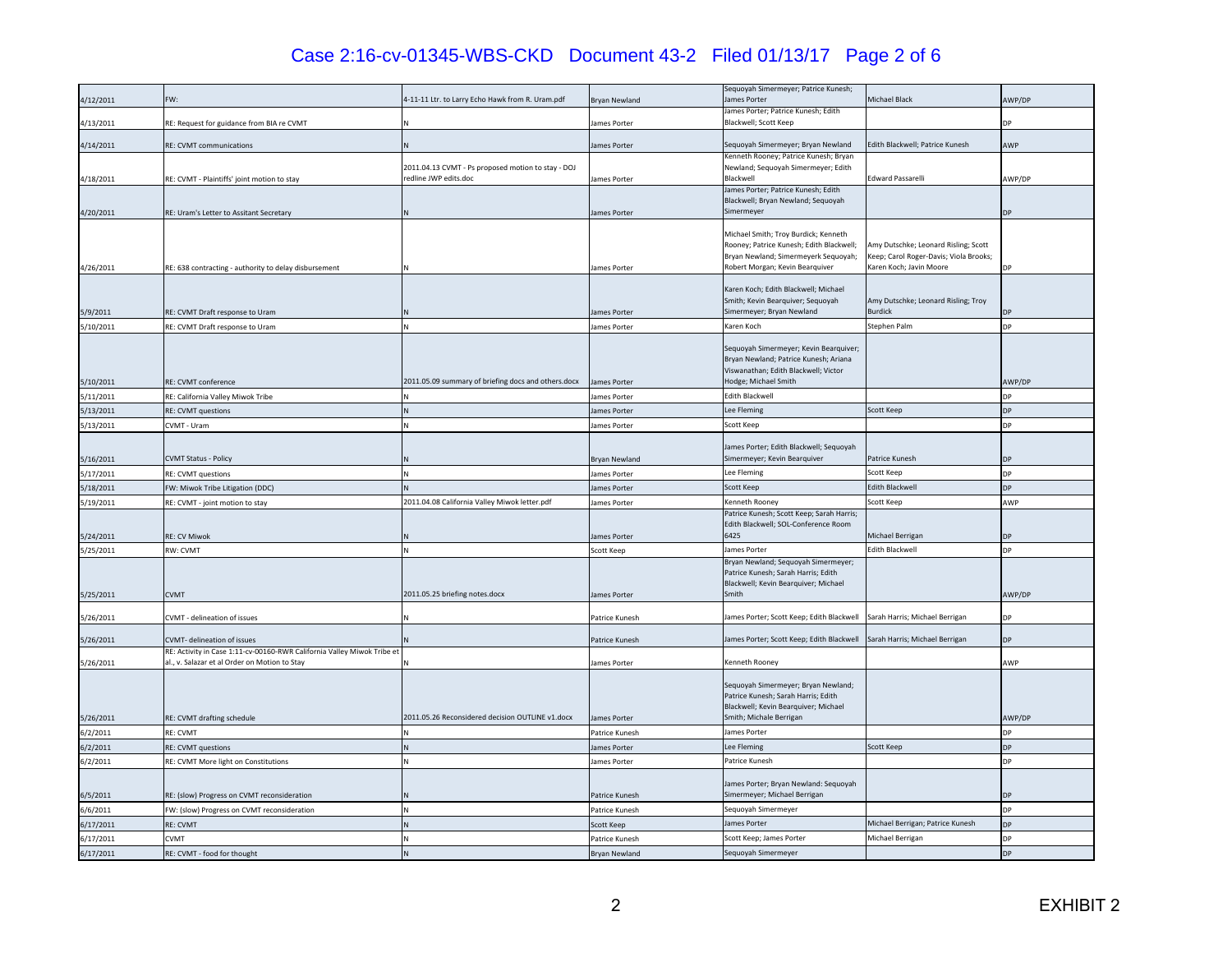# Case 2:16-cv-01345-WBS-CKD Document 43-2 Filed 01/13/17 Page 3 of 6

| 7/5/2011   | RE: CVMT Reconsidered Decision                    |                                                                      | Bryan Newland        | Patrice Kunesh; Seguoyah Simermeyer |                                                          |                      |
|------------|---------------------------------------------------|----------------------------------------------------------------------|----------------------|-------------------------------------|----------------------------------------------------------|----------------------|
| 7/7/2011   | RE: CVMT Reconsidered Decision                    |                                                                      | <b>Brvan Newland</b> | Patrice Kunesh; Sequoyah Simermeyer |                                                          | DP                   |
| 7/14/2011  | <b>RE: CVMT Reconsidered Decision</b>             | N                                                                    | Patrice Kunesh       | Sequoyah Simermeyer                 |                                                          | <b>DP</b>            |
| 8/16/2011  | <b>RE: CVMT</b>                                   | N                                                                    | Michael Berrigan     | James Porter; Scott Keep            |                                                          | <b>DP</b>            |
| 8/18/2011  | RE: CVMT                                          |                                                                      | Michael Berrigan     | Bryan Newland; Patrice Kunesh       | Sequoyah Simermeyer                                      | DP                   |
| 8/26/2011  | Re: Weekend Work                                  |                                                                      | Bryan Newland        | Michael Berrigan                    | Sequoyah Simermeyer                                      | <b>DP</b>            |
| 8/29/2011  | RE: CVMT                                          | N                                                                    | Sequoyah Simermeyer  | Bryan Newland                       |                                                          | <b>DP</b>            |
|            |                                                   |                                                                      |                      |                                     | Karen Koch; James Porter; Michael                        |                      |
| 8/30/2011  | <b>CVMT</b>                                       |                                                                      | Scott Keep           | Amy Dutschke; Troy Burdick          | Smith                                                    |                      |
| 8/31/2011  | Re: Request for Electronic Suranme: CVMT decision |                                                                      | Brvan Newland        | Seguovah Simermever                 |                                                          | <b>DP</b>            |
| 8/31/2011  | Re: Request for Electronic Suranme: CVMT decision |                                                                      | Sequoyah Simermeyer  | Michael Berrigan                    |                                                          | <b>DP</b>            |
| 8/31/2011  | Fw: Request for Electronic Surname: CVMT decision | N                                                                    | Bryan Newland        | Sequoyah Simermeyer                 |                                                          | <b>D<sub>P</sub></b> |
|            |                                                   |                                                                      | <b>Brvan Newland</b> | Scott Keep; Sequoyah Simermeyer     | James Porter; Kenneth Rooney; Michae<br>Berrigan         | <b>AWP</b>           |
| 8/31/2011  | Re: CVMT Decision                                 | Mechoopda FINAL 1-10-13.docx Mechoopda final edits                   |                      |                                     |                                                          |                      |
|            |                                                   | 1-9-13.docx Attachment list FINAL.doc Mechoopda                      |                      |                                     |                                                          |                      |
|            |                                                   | briefing.doc Mechoopda Talking Points 1-10.doc Press                 |                      |                                     |                                                          |                      |
| 1/10/2014  | Mechoopda final docs                              | Release.doc<br>2013.12.13 ORDER granting P"s MSJ (1).pdf             | Maria Wiseman        | Kevin Washburn; Lawrence Roberts    | Paula Hart; Jacquelyn Hanley                             | AWP/DP               |
| 1/31/2014  | <b>CVMT Opinions</b>                              | 515_F_3d_1262(CVMT 2008).doc                                         | Michael Berrigan     | Kevin Washburn; Lawrence Roberts    | <b>Venus Prince</b>                                      | AWP/DP               |
|            |                                                   | 52131 St. Germain.pdf                                                |                      |                                     |                                                          |                      |
|            |                                                   | ACC000291 Michelle Roberts Nooksack Tribe<br>Final.pdf0_Ut.pdf       |                      |                                     |                                                          |                      |
|            |                                                   | ACC000291 Rudy St Germain Nooksack Tribe                             |                      |                                     |                                                          |                      |
| 2/26/2014  | Fwd: as requested                                 | Final.pdf_tN-.pdf                                                    | Fav Iudicello        | Katherine Kelly                     | Kevin Washburn; Lawrence Roberts                         | AWP/DP               |
| 5/21/2014  | Re: settlement offer in Mackinac                  |                                                                      | Venus Prince         | Rebekah Krispinsky                  | Kevin Washburn                                           | DP                   |
| 3/18/2015  | Fwd: CVMT response for hearing today              |                                                                      | Lawrence Roberts     | Kevin Washburn                      |                                                          | <b>DP</b>            |
| 3/18/2015  | Fwd: CVMT response for hearing today              |                                                                      | Lawrence Roberts     | Kevin Washburn                      |                                                          | <b>DP</b>            |
| 3/18/2015  | Re: CVMT response for hearing today               |                                                                      | Kevin Washburn       | Lawrence Roberts                    |                                                          | <b>DP</b>            |
| 3/18/2015  | Re: CVMT response for hearing today               |                                                                      | Kevin Washburn       | Lawrence Roberts                    |                                                          | <b>D<sub>D</sub></b> |
| 5/21/2015  | <b>CVMT Briefing</b>                              | 2015.05.05 Porter comments on decision 3 clean 5.19<br>RK edits.docx | Rebekah Krispinsky   | Kevin Washburn                      | Venus Prince; James Porter; Ratana<br>Warito             | ACP/DP               |
| 5/21/2015  | <b>CVMT Briefing</b>                              | 2015.05.05 Porter comments on decision 3 clean 5.19<br>RK edits.docx | Rebekah Krispinsky   | Kevin Washburn                      | Venus Prince; James Porter; Ratana<br>Warito             | ACP/DP               |
|            |                                                   |                                                                      |                      |                                     | James Porter; Venus Prince; Rodina                       |                      |
| 7/13/2015  | CVMT Update                                       |                                                                      | Rebekah Krispinsky   | Kevin Washburn                      | Cave: Sarah Harris<br>James Porter; Venus Prince; Rodina | DP                   |
| 7/13/2015  | <b>CVMT Update</b>                                |                                                                      | Rebekah Krispinsky   | Kevin Washburn                      | Cave; Sarah Harris                                       | <b>DP</b>            |
| 7/13/2015  | <b>CVMT Update</b>                                |                                                                      | Rebekah Krispinsky   | Kevin Washburn                      | James Porter; Venus Prince; Rodina<br>Cave; Sarah Harris |                      |
| 7/29/2015  | Fwd: CVMT meeting request from Robert Uram        | California Valley Miwok Tribe 07.07.15 (3).pdf                       | Rebekah Krispinsky   | Kevin Washburn                      |                                                          | ACP/DP               |
| 7/29/2015  | Fwd: CVMT meeting request from Robert Uram        | California Valley Miwok Tribe 07.07.15 (3).pdf                       | Rebekah Krispinsky   | Kevin Washburn                      |                                                          | ACP/DP               |
| 7/29/2015  | Re: CVMT meeting request from Robert Uram         |                                                                      | Kevin Washburn       | Rebekah Krispinsky                  |                                                          | <b>DP</b>            |
| 7/29/2015  | Re: CVMT meeting request from Robert Uram         |                                                                      | Kevin Washburn       | Rebekah Krispinsky                  |                                                          | DP                   |
|            |                                                   |                                                                      |                      |                                     |                                                          |                      |
| 12/18/2015 | Fwd: CVMT draft decision                          | 2015.12.18 Reconsidered AS-IA decision DRAFT.docx                    | <b>Miles Janssen</b> | Kevin Washburn                      |                                                          | ACP/DP               |
| 12/18/2015 | draft CVMT decision                               | 2015.12.18 Reconsidered AS-IA decision DRAFT docx                    | Rebekah Krispinsky   | Kevin Washburn                      | Lawrence Roberts; Eric Shepard; Jody<br>Cummings         | ACP/DP               |
| 12/18/2015 | draft CVMT decision                               | 2015.12.18 Reconsidered AS-IA decision DRAFT.docx                    | Rebekah Krispinsky   | Kevin Washburn                      | awrence Roberts; Eric Shepard; Jody<br>Cummings          | ACP/DP               |
|            |                                                   |                                                                      |                      |                                     | Lawrence Roberts; Eric Shepard; Jody                     |                      |
| 12/18/2015 | draft CVMT decision                               | 2015.12.18 Reconsidered AS-IA decision DRAFT.docx                    | Rebekah Krispinsky   | Kevin Washburn                      | Cummings                                                 | AWP/DP               |
| 12/18/2015 | Fwd: draft CVMT decision                          | 2015.12.18 Reconsidered AS-IA decision DRAFT mj.docx                 | Miles Janssen        | Kevin Washburn                      |                                                          | ACP/DP               |
| 12/21/2015 | Re: draft CVMT decision                           | 2015.12.18 Reconsidered AS-IA decision DRAFT<br>(Isr).docx           | Lawrence Roberts     | Rebekah Krispinsky                  | Kevin Washburn; Eric Shepard; Jody<br>Cummings           | ACP/DP               |
| 12/21/2015 | Re: draft CVMT decision                           | 2015.12.18 Reconsidered AS-IA decision DRAFT<br>(Isr).docx           | Lawrence Roberts     | Rebekah Krispinsky                  | Kevin Washburn; Eric Shepard; Jody<br>Cummings           | ACP/DP               |
| 12/21/2015 | Re: draft CVMT decision                           |                                                                      | lody Cummings        | Lawrence Roberts                    | Rebekah Krispinsky; Kevin Washburn;<br>Eric Shepard      | <b>DD</b>            |
|            |                                                   |                                                                      |                      |                                     | Rebekah Krispinsky; Kevin Washburn;                      |                      |
| 12/21/2015 | Re: draft CVMT decision                           |                                                                      | <b>Jody Cummings</b> | Lawrence Roberts                    | <b>Eric Shepard</b>                                      | <b>DP</b>            |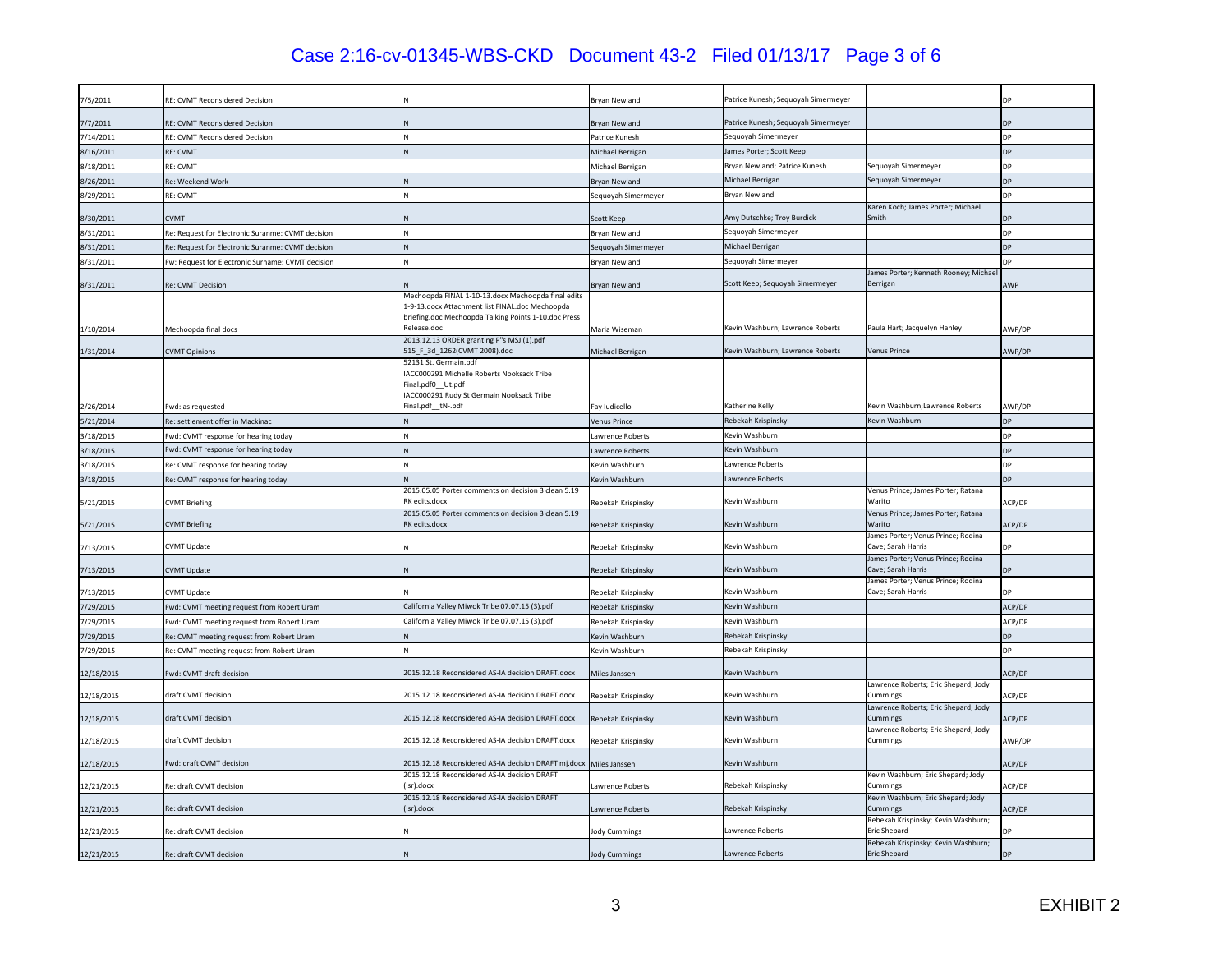# Case 2:16-cv-01345-WBS-CKD Document 43-2 Filed 01/13/17 Page 4 of 6

| 12/21/2015 | Re: draft CVMT decision   |                                                                                                           | lody Cummings           | awrence Roberts                  | Rebekah Krispinsky; Kevin Washburn;<br>Eric Shepard                            |                      |
|------------|---------------------------|-----------------------------------------------------------------------------------------------------------|-------------------------|----------------------------------|--------------------------------------------------------------------------------|----------------------|
|            |                           | 2015.12.18 Reconsidered AS-IA decision DRAFT                                                              |                         |                                  | Kevin Washburn; Eric Shepard; Jody                                             |                      |
| 12/21/2015 | Re: draft CVMT decision   | (Isr).docx                                                                                                | Lawrence Roberts        | Rebekah Krispinsky               | Cummings                                                                       | ACP/DP               |
| 12/22/2015 | Re: draft CVMT decision   | 2015.12.18 Reconsidered AS-IA decision DRAFT (Isr)<br>AC.docx                                             | <b>Jody Cummings</b>    | Lawrence Roberts                 | Rebekah Krispinsky; Kevin Washburn;<br><b>Eric Shepard</b>                     | ACP/DP               |
| 12/22/2015 | Re: draft CVMT decision   | 2015.12.18 Reconsidered AS-IA decision DRAFT (Isr)<br>AC.docx                                             | lody Cummings           | awrence Roberts                  | Rebekah Krispinsky; Kevin Washburn;<br>Eric Shepard                            | ACP/DP               |
| 12/22/2015 | Re: draft CVMT decision   | 2015.12.18 Reconsidered AS-IA decision DRAFT (lsr)<br><b>JAC.docx</b>                                     | lody Cummings           | Lawrence Roberts                 | Rebekah Krispinsky; Kevin Washburn;<br>Eric Shepard                            | ACP/DP               |
| 12/23/2015 | Re: draft CVMT decision   | 2015.12.18 Reconsidered AS-IA decision DRAFT (Isr) JAC<br>v KW edits.docx                                 | Kevin Washburn          | <b>Jody Cummings</b>             | Lawrence Roberts; Rebekah Krispinsky;<br><b>Eric Shepard</b>                   | ACP/DP               |
| 12/23/2015 | Re: draft CVMT decision   | 2015.12.18 Reconsidered AS-IA decision DRAFT (Isr) JAC<br>w KW edits.docx                                 | Kevin Washburn          | <b>Jody Cummings</b>             | Lawrence Roberts; Rebekah Krispinsky;<br><b>Eric Shepard</b>                   | ACP/DP               |
| 12/23/2015 | Re: draft CVMT decision   | 2015.12.18 Reconsidered AS-IA decision DRAFT (lsr) JAC<br>v KW edits.docx                                 | Kevin Washburn          | <b>Jody Cummings</b>             | Lawrence Roberts; Rebekah Krispinsky;<br>Eric Shepard                          | ACP/DP               |
| 12/23/2015 | Re: draft CVMT decision   |                                                                                                           | Lawrence Roberts        | Cevin Washburn                   | Jody Cummings; Rebekah Krispinsky;<br>Eric Shepard                             | DP                   |
|            | Re: draft CVMT decision   |                                                                                                           |                         | Kevin Washburn                   | Jody Cummings; Rebekah Krispinsky;<br><b>Eric Shepard</b>                      | DP                   |
| 12/23/2015 |                           |                                                                                                           | Lawrence Roberts        |                                  |                                                                                |                      |
| 12/23/2015 | Re: draft CVMT decision   |                                                                                                           | Rebekah Krispinsky      | awrence Roberts                  | Kevin Washburn; Jody Cummings; Eric<br>Shepard; Fay Iudicello; Elizabeth Klein |                      |
| 12/23/2015 | Re: draft CVMT decision   |                                                                                                           | Rebekah Krispinsky      | awrence Roberts                  | Kevin Washburn; Jody Cummings; Eric<br>Shepard; Fay Iudicello; Elizabeth Klein |                      |
| 12/23/2015 | Re: draft CVMT decision   |                                                                                                           | Rebekah Krispinsky      | awrence Roberts                  | Kevin Washburn; Jody Cummings; Eric<br>Shepard; Fay Iudicello; Elizabeth Klein |                      |
| 12/23/2015 | Re: draft CVMT decision   |                                                                                                           | Lawrence Roberts        | Rebekah Krispinsky               | Kevin Washburn; Jody Cummings; Eric<br>Shepard; Fay Iudicello; Elizabeth Klein |                      |
| 12/23/2015 | Re: draft CVMT decision   |                                                                                                           | Lawrence Roberts        | Rebekah Krispinsky               | Kevin Washburn; Jody Cummings; Eric<br>Shepard; Fay Iudicello; Elizabeth Klein | <b>D<sub>P</sub></b> |
| 12/28/2015 | Re: draft CVMT decision   | 2015.12.28 Reconsidered AS-IA decision RK edits.docx<br>2015.12.28 Reconsidered AS-IA decision CLEAN.docx | Rebekah Krispinsky      | Cevin Washburn                   | Jody Cummings; Lawrence Roberts; Eric<br>Shepard                               | ACP/DP               |
| 12/28/2015 | Re: draft CVMT decision   | 2015.12.28 Reconsidered AS-IA decision RK edits.docx<br>2015.12.28 Reconsidered AS-IA decision CLEAN.docx | Rebekah Krispinsky      | Kevin Washburn                   | Jody Cummings; Lawrence Roberts; Eric<br>Shepard                               | ACP/DP               |
| 12/29/2015 | Re: draft CVMT decision   | 2015.12.28 Reconsidered AS-IA decision CLEAN JAC<br>edline.docx                                           | lody Cummings           | Rebekah Krispinsky; James Porter | Kevin Washburn; Lawrence Roberts;<br>Eric Shepard                              | AWP/DP               |
| 12/29/2015 | Re: draft CVMT decision   | 2015.12.28 Reconsidered AS-IA decision CLEAN JAC<br>edline.docx                                           | lody Cummings           | Rebekah Krispinsky; James Porter | Kevin Washburn; Lawrence Roberts;<br>Eric Shepard                              | AWP/DP               |
| 12/29/2015 | Re: draft CVMT decision   | 2015.12.28 Reconsidered AS-IA decision CLEAN JAC<br>redline.docx                                          | lody Cummings           | Rebekah Krispinsky; James Porter | Kevin Washburn; Lawrence Roberts;<br><b>Eric Shepard</b>                       | AWP/DP               |
|            | <b>CVMT</b> updated draft | 2015.12.28 Reconsidered AS-IA decision JAC redline<br>12.29.15.docx                                       |                         | Kevin Washburn                   | Rebekah Krispinsky; Eric Shepard;<br>James Porter; Lawrence Roberts            | ACP/DP               |
| 12/29/2015 |                           | 2015.12.28 Reconsidered AS-IA decision JAC redline                                                        | <b>Jody Cummings</b>    |                                  | Rebekah Krispinsky; Eric Shepard;                                              |                      |
| 12/29/2015 | <b>CVMT</b> updated draft | 12.29.15.docx<br>CVMT Reconsidered AS-IA decision 12.29.15                                                | lody Cummings           | Cevin Washburn                   | lames Porter; Lawrence Roberts<br>Rebekah Krispinsky; Eric Shepard;            | ACP/DP               |
| 12/29/2015 | Re: CVMT updated draft    | CLEAN.docx<br>CVMT Reconsidered AS-IA decision 12.29.15                                                   | <b>lody Cummings</b>    | Kevin Washburn                   | lames Porter; Lawrence Roberts<br>Rebekah Krispinsky; Eric Shepard;            | ACP/DP               |
| 12/29/2015 | Re: CVMT updated draft    | CLEAN.docx                                                                                                | lody Cummings           | kevin Washburn                   | lames Porter; Lawrence Roberts                                                 | ACP/DP               |
| 12/29/2015 | Re: CVMT updated draft    | CVMT Reconsidered AS-IA decision 12.29.15<br>CLEAN.docx                                                   | <b>Jody Cummings</b>    | Kevin Washbun                    | Rebekah Krispinsky; Eric Shepard;<br>lames Porter; Lawrence Roberts            | ACP/DP               |
| 12/30/2015 | Re: CVMT updated draft    | CVMT Reconsidered AS-IA decision 12.29.15 CLEAN w<br><b>KW</b> edits.docx                                 | Kevin Washburn          | <b>Jody Cummings</b>             | Rebekah Krispinsky; Eric Shepard;<br>ames Porter; Lawrence Roberts             | ACP/DP               |
| 12/30/2015 | Re: CVMT updated draft    | CVMT Reconsidered AS-IA decision 12.29.15 CLEAN w<br>KW edits.docx                                        | Kevin Washburn          | <b>Jody Cummings</b>             | Rebekah Krispinsky; Eric Shepard;<br>James Porter; Lawrence Roberts            | ACP/DP               |
| 12/30/2015 | Re: CVMT updated draft    | CVMT Reconsidered AS-IA decision 12.29.15 CLEAN w<br><b>KW</b> edits docx                                 | Kevin Washburn          | Jody Cummings                    | Rebekah Krispinsky; Eric Shepard;<br>James Porter: Lawrence Roberts            | ACP/DP               |
|            |                           |                                                                                                           |                         |                                  | lody Cummings; Rebekah Krispinsky;<br>Eric Shepard; James Porter; Robert       |                      |
| 12/30/2015 | Re: CVMT updated draft    |                                                                                                           | Lawrence Roberts        | Kevin Washburn                   | Howarth                                                                        |                      |
|            |                           |                                                                                                           |                         |                                  | Jody Cummings; Rebekah Krispinsky;<br>Eric Shepard; James Porter; Robert       |                      |
| 12/30/2015 | Re: CVMT updated draft    |                                                                                                           | <b>Lawrence Roberts</b> | Kevin Washburn                   | Howarth                                                                        | DP                   |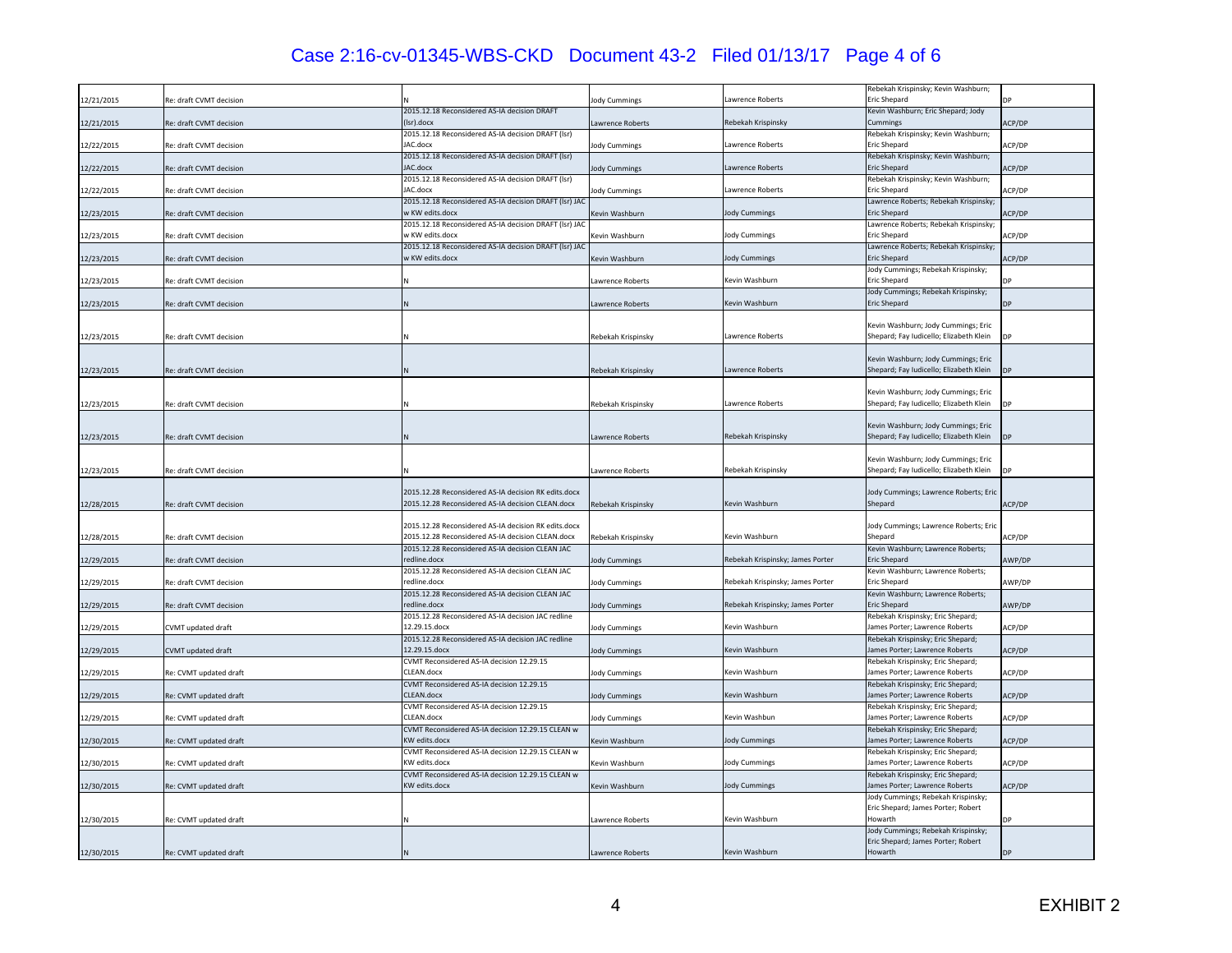# Case 2:16-cv-01345-WBS-CKD Document 43-2 Filed 01/13/17 Page 5 of 6

|            |                                                 |                                                                                                                                                                                                                                                                                                                                                                                                                                                                                                                                  |                |                                                              | Kevin Washburn; Rebekah Krispinsky;                 |        |
|------------|-------------------------------------------------|----------------------------------------------------------------------------------------------------------------------------------------------------------------------------------------------------------------------------------------------------------------------------------------------------------------------------------------------------------------------------------------------------------------------------------------------------------------------------------------------------------------------------------|----------------|--------------------------------------------------------------|-----------------------------------------------------|--------|
|            |                                                 |                                                                                                                                                                                                                                                                                                                                                                                                                                                                                                                                  |                |                                                              | Eric Shepard; James Porter; Robert                  |        |
| 12/30/2015 | Re: CVMT updated draft                          |                                                                                                                                                                                                                                                                                                                                                                                                                                                                                                                                  | lody Cummings  | awrence Roberts                                              | Howarth<br>Kevin Washburn; Rebekah Krispinsky;      |        |
|            |                                                 |                                                                                                                                                                                                                                                                                                                                                                                                                                                                                                                                  |                |                                                              | Eric Shepard; James Porter; Robert                  |        |
| 12/30/2015 | Re: CVMT updated draft                          |                                                                                                                                                                                                                                                                                                                                                                                                                                                                                                                                  | lody Cummings  | Lawrence Roberts                                             | Howarth                                             |        |
|            |                                                 |                                                                                                                                                                                                                                                                                                                                                                                                                                                                                                                                  |                |                                                              | Lawrence Roberts; Kevin Washburn;                   |        |
| 12/30/2015 | Re: CVMT updated draft                          | 2015.12.30 Reconsidered AS-IA decision v50 CVMT DIA<br>clean.docx                                                                                                                                                                                                                                                                                                                                                                                                                                                                |                | Jody Cummings                                                | Rebekah Krispinsky; Eric Shepard;<br>Robert Howarth | AWP/DP |
|            |                                                 |                                                                                                                                                                                                                                                                                                                                                                                                                                                                                                                                  | James Porter   |                                                              | Lawrence Roberts; Kevin Washburn;                   |        |
|            |                                                 | 2015.12.30 Reconsidered AS-IA decision v50 CVMT DIA                                                                                                                                                                                                                                                                                                                                                                                                                                                                              |                |                                                              | Rebekah Krispinsky; Eric Shepard;                   |        |
| 12/30/2015 | Re: CVMT updated draft                          | clean.docx                                                                                                                                                                                                                                                                                                                                                                                                                                                                                                                       | lames Porter   | lody Cummings                                                | Robert Howarth                                      | AWP/DP |
|            |                                                 | 2015.12.30 Reconsidered AS-IA decision v50 CVMT DIA<br>clean.docx                                                                                                                                                                                                                                                                                                                                                                                                                                                                |                | <b>Jody Cummings</b>                                         | Rebekah Krispinsky; Eric Shepard;<br>Robert Howarth |        |
| 12/30/2015 | Re: CVMT updated draft                          |                                                                                                                                                                                                                                                                                                                                                                                                                                                                                                                                  | lames Porter   |                                                              |                                                     | AWP/DP |
|            |                                                 | Att A 1915.08.13 Terrell census and letter.pdf Att B                                                                                                                                                                                                                                                                                                                                                                                                                                                                             |                |                                                              |                                                     |        |
|            |                                                 | 1929 Indian Census Calaveras Copdf Att C 1971.11.01                                                                                                                                                                                                                                                                                                                                                                                                                                                                              |                |                                                              |                                                     |        |
|            |                                                 | Order determining heirs.pdf Att D 1966 BIA memo re<br>Mabel and Merle.pdf Att E 1935 Memo w Rancheria                                                                                                                                                                                                                                                                                                                                                                                                                            |                |                                                              |                                                     |        |
|            |                                                 | censuses.pdf Att F 2009 Melvin Dixie Death Index.pdf                                                                                                                                                                                                                                                                                                                                                                                                                                                                             |                |                                                              |                                                     |        |
|            |                                                 | Att G 2004.02.23 Burley depo p 104 - 108.pdf Att H                                                                                                                                                                                                                                                                                                                                                                                                                                                                               |                |                                                              |                                                     |        |
|            |                                                 | 2015 Wilmer Hale to AS-IA.pdf<br>Att I 1998 Resolution GC 98-01.pdf                                                                                                                                                                                                                                                                                                                                                                                                                                                              |                |                                                              |                                                     |        |
|            |                                                 | Att J 2006 Constitution by Dixie.pdf                                                                                                                                                                                                                                                                                                                                                                                                                                                                                             |                |                                                              |                                                     |        |
|            |                                                 | Att K 2013 Dixie Constitution.pdf                                                                                                                                                                                                                                                                                                                                                                                                                                                                                                |                | Kevin Washburn; Erin Roberts; Robert                         |                                                     |        |
| 12/30/2015 | <b>CVMT</b> decision attachments                | Att L 2014 BIA cmnts on 2013 Const.pdf                                                                                                                                                                                                                                                                                                                                                                                                                                                                                           | James Porter   | Howarth; Eric Shepard; Rebekah Krispinsky                    |                                                     | AWP/CP |
|            |                                                 | 2015.12.30 Reconsidered AS-IA decision v50 CVMT DIA<br>clean w minor KW edits.docx                                                                                                                                                                                                                                                                                                                                                                                                                                               |                | Robert Howarth; Steve Lowery; Jody<br>Cummings; Eric Shepard | Lawrence Roberts; Kevin Washburn                    |        |
| 12/30/2015 | Fwd: CVMT updated draft                         | 2015.12.30 Reconsidered AS-IA decision v50 CVMT DIA                                                                                                                                                                                                                                                                                                                                                                                                                                                                              | Kevin Washburn | Robert Howarth; Steve Lowery; Jody                           |                                                     | AWP/DP |
| 12/30/2015 | Fwd: CVMT updated draft                         | clean w minor KW edits.docx                                                                                                                                                                                                                                                                                                                                                                                                                                                                                                      | Kevin Washburn | Cummings; Eric Shepard                                       | Lawrence Roberts; Kevin Washburn                    | AWP/DP |
|            |                                                 | 2015.12.30 Reconsidered AS-IA decision v50 CVMT DIA                                                                                                                                                                                                                                                                                                                                                                                                                                                                              |                | Robert Howarth; Steve Lowery; Jody                           |                                                     |        |
| 12/30/2015 | Fwd: CVMT updated draft                         | lean w minor KW edits.docx                                                                                                                                                                                                                                                                                                                                                                                                                                                                                                       | Kevin Washburn | Cummings; Eric Shepard                                       | Lawrence Roberts; Kevin Washburn                    | AWP/DP |
| 12/30/2015 | Fwd: CVMT updated draft                         | Att A 1915.08.13 Terrell census and letter.pdf Att B<br>1929 Indian Census Calaveras Copdf Att C 1971.11.01<br>Order determining heirs.pdf Att D 1966 BIA memo re<br>Mabel and Merle.pdf Att E 1935 Memo w Rancheria<br>censuses.pdf Att F 2009 Melvin Dixie Death Index.pdf<br>Att G 2004.02.23 Burley depo p 104 - 108.pdf Att H<br>2015 Wilmer Hale to AS-IA.pdf<br>Att I 1998 Resolution GC 98-01.pdf<br>Att J 2006 Constitution by Dixie.pdf<br>Att K 2013 Dixie Constitution.pdf<br>Att L 2014 BIA cmnts on 2013 Const.pdf | Kevin Washburn | Robert Howarth; Steve Lowery; Jody<br>Cummings; Eric Shepard |                                                     | ACP/DP |
|            |                                                 |                                                                                                                                                                                                                                                                                                                                                                                                                                                                                                                                  |                |                                                              |                                                     |        |
| 6/6/2014   | CVMT new Decision v2 Andy Draft                 |                                                                                                                                                                                                                                                                                                                                                                                                                                                                                                                                  |                |                                                              |                                                     | AWP/DP |
| 6/9/2014   | CVMT new Decision v2 prtr sk cmnts              |                                                                                                                                                                                                                                                                                                                                                                                                                                                                                                                                  |                |                                                              |                                                     | AWP/DP |
| 6/9/2014   | CVMT new Decision v3 prtr cmnts                 |                                                                                                                                                                                                                                                                                                                                                                                                                                                                                                                                  |                |                                                              |                                                     | AWP/DP |
| 5/22/2014  | CVMT new Decision v4 AE                         |                                                                                                                                                                                                                                                                                                                                                                                                                                                                                                                                  |                |                                                              |                                                     | AWP/DP |
| 6/22/2014  | CVMT new Decision v4 .5 prtr comnts             |                                                                                                                                                                                                                                                                                                                                                                                                                                                                                                                                  |                |                                                              |                                                     | AWP/DP |
| 1/20/2015  | Reconsidered AS-IA decision 1                   |                                                                                                                                                                                                                                                                                                                                                                                                                                                                                                                                  |                |                                                              |                                                     | AWP/DP |
| 1/20/2015  | Reconsidered AS-IA decision 2 JP feb 3          |                                                                                                                                                                                                                                                                                                                                                                                                                                                                                                                                  |                |                                                              |                                                     | AWP/DP |
| 2/5/2015   | Reconsidered AS-IA decision 2.5                 |                                                                                                                                                                                                                                                                                                                                                                                                                                                                                                                                  |                |                                                              |                                                     | AWP/DP |
| 2/5/2015   | Reconsidered AS-IA decision 3 RK edits          |                                                                                                                                                                                                                                                                                                                                                                                                                                                                                                                                  |                |                                                              |                                                     | AWP/DP |
| 2/5/2015   | Reconsidered AS-IA decision 4 redline           |                                                                                                                                                                                                                                                                                                                                                                                                                                                                                                                                  |                |                                                              |                                                     | AWP/DP |
| 2/5/2015   | Reconsidered AS-IA decision 5 5.07              |                                                                                                                                                                                                                                                                                                                                                                                                                                                                                                                                  |                |                                                              |                                                     | AWP/DP |
| 2/5/2015   | Reconsidered AS-IA decision 6 clean             |                                                                                                                                                                                                                                                                                                                                                                                                                                                                                                                                  |                |                                                              |                                                     | AWP/DP |
| 2/5/2015   | Reconsidered AS-IA decision 7 5.18 RK edits     |                                                                                                                                                                                                                                                                                                                                                                                                                                                                                                                                  |                |                                                              |                                                     | AWP/DP |
| 2/5/2015   | Reconsidered AS-IA decision 8 5.18 RK edits (2) |                                                                                                                                                                                                                                                                                                                                                                                                                                                                                                                                  |                |                                                              |                                                     | AWP/DP |
| 2/5/2015   | Reconsidered AS-IA decision 9 5.19              |                                                                                                                                                                                                                                                                                                                                                                                                                                                                                                                                  |                |                                                              |                                                     | AWP/DP |
| 2/5/2015   | Reconsidered AS-IA decision 10 prtr 5.22        |                                                                                                                                                                                                                                                                                                                                                                                                                                                                                                                                  |                |                                                              |                                                     | AWP/DP |
| 2/5/2015   | Reconsidered AS-IA decision 11 prtr 7.15        |                                                                                                                                                                                                                                                                                                                                                                                                                                                                                                                                  |                |                                                              |                                                     | AWP/DP |
| 2/5/2015   | Reconsidered AS-IA decision 12 clean 7.16       |                                                                                                                                                                                                                                                                                                                                                                                                                                                                                                                                  |                |                                                              |                                                     | AWP/DP |
| 2/5/2015   | Reconsidered AS-IA decision 13                  |                                                                                                                                                                                                                                                                                                                                                                                                                                                                                                                                  |                |                                                              |                                                     | AWP/DP |